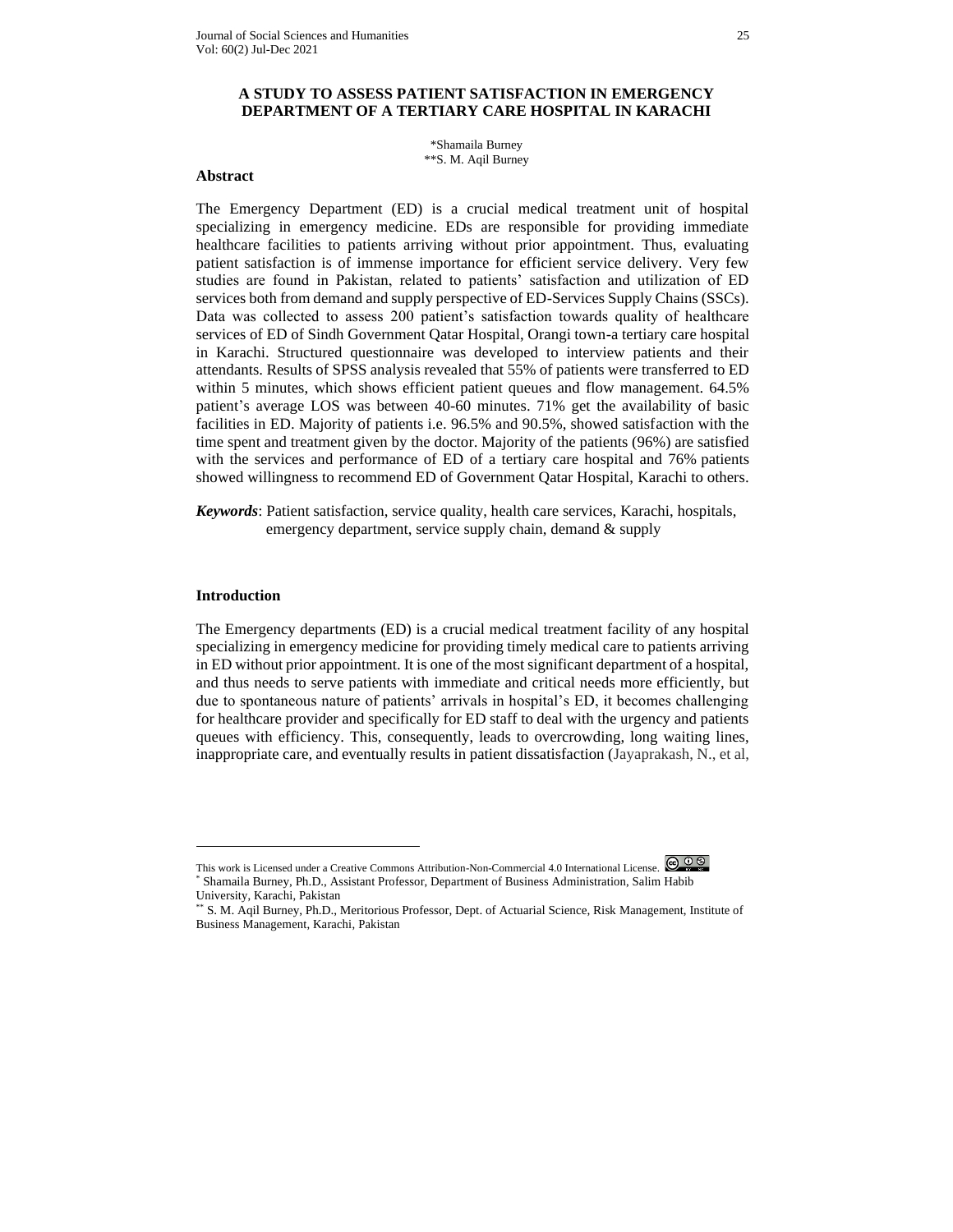2009).<sup>1</sup> Thus, patient satisfaction is crucial issue for EDs [\(Hall, Melvin F.](https://search.proquest.com/indexinglinkhandler/sng/au/Hall,+Melvin+F/$N;jsessionid=59279180076A156016A3291773FCBA5A.i-0535b3b266fa17f28), 1996) and is considered as one of the important factor for the success, evaluation and improvement of health care facility.<sup>2</sup> (Al-Eisa IS, et al, 2005 & Soomro M H, et al, 2018)<sup>3</sup>. Over the years, Health care quality is gaining increasing attention as a global issue. Healthcare industry is witnessing a transformation of healthcare services to meet the growing needs and demands of patients (consumers or hospital clientele) and taking up health system research as a continuous tool essential for refinement and improvement of healthcare globally (V, R., 2005, & Ameryoun A, et al., 2013).<sup>4</sup> Hence, Patient satisfaction is considered as an important tool for measuring quality of healthcare services and critical for system improvement (Woodring S, 2004).<sup>5</sup> Patient satisfaction has been defined as the degree of congruency between a patient's expectations of desired care and his/her perception of the actual care he/she receives (Aragon SJ & Gesell SB., 2003). Whereas Swan JE et.al defined, patient satisfaction as a positive emotional response that is desired from a cognitive process in which patient do comparison of their individual experience to a set of subjective standards. Patient Satisfaction is a multifaceted concept, and represents a crucial key indicator for the quality of healthcare services and is considered as a globally recognized factor, which requires to be studied thoroughly and repetitively for efficient functioning of healthcare system (Prasanna KS, et al, 2009  $&$  Jain A et al. 2016).<sup>6</sup> Various studies have been conducted on patient satisfaction as a quality improvement tool for health care providers. Till date, very few studies have been conducted to identify the satisfaction level of patients towards healthcare delivery system and on the attitude of healthcare providers of ED from Services supply chain- SSC perspective, the main objective of conducting this study was to assess the satisfaction level of patients arriving in the ED of Sindh Government Qatar hospital, Orangi Town, related to the services supply chain of ED both from the demand side (i.e. patients) and supply side (i.e. the availability of doctors and other healthcare professionals) service being provided by the ED of selected tertiary care to the patients visiting ED.

<sup>&</sup>lt;sup>1</sup> Jayaprakash, N., O'Sullivan, R., Bey, T., Ahmed, S. S., & Lotfipour, S., Crowding and Delivery of Healthcare in Emergency Departments: The European Perspective. *The Western Journal of Emergency Medicine*, *10*(4), (2009), 233–239

<sup>2</sup> [Hall, Melvin F;](https://search.proquest.com/indexinglinkhandler/sng/au/Hall,+Melvin+F/$N;jsessionid=59279180076A156016A3291773FCBA5A.i-0535b3b266fa17f28) [Press, Irwin.](https://search.proquest.com/indexinglinkhandler/sng/au/Press,+Irwin/$N;jsessionid=59279180076A156016A3291773FCBA5A.i-0535b3b266fa17f28), Keys to Patient Satisfaction in the Emergency Department: Results of a Multiple Facility Study, [Hospital & Health Services](https://search.proquest.com/pubidlinkhandler/sng/pubtitle/Hospital+$26+Health+Services+Administration/$N/7080/OpenView/206724036/$B/7468D3B0637046FAPQ/1;jsessionid=59279180076A156016A3291773FCBA5A.i-0535b3b266fa17f28)  [Administration;](https://search.proquest.com/pubidlinkhandler/sng/pubtitle/Hospital+$26+Health+Services+Administration/$N/7080/OpenView/206724036/$B/7468D3B0637046FAPQ/1;jsessionid=59279180076A156016A3291773FCBA5A.i-0535b3b266fa17f28) Chicago Vol. 41, [Issue,](https://search.proquest.com/indexingvolumeissuelinkhandler/7080/Hospital+$26+Health+Services+Administration/01996Y01Y01$23Winter+1996$3b++Vol.+41+$284$29/41/4;jsessionid=59279180076A156016A3291773FCBA5A.i-0535b3b266fa17f28) 4, (Winter 1996): 515-532.

<sup>&</sup>lt;sup>3</sup> Al-Eisa IS, Al-Mutar MS, Radwan MM, Al-Terkit AM., Patients' Satisfaction with Primary Health Care Services at Capital Health Region, Kuwait: Middle East J Fam Med. 2005; 3:277-300. 9

<sup>4</sup> V, R., A Grounded Theory for Patients' Satisfaction with Quality of Hospital Care, ICUS NURS WEB J, 2005(22)

<sup>5</sup> Woodring S, Polomano RC, Haagen BF, Haack MM, Nunn RR, Miller GL, et al. Development and Testing of Patient Satisfaction Measure for Inpatient Psychiatry Care. *Journal of Nursing Care Quality*. 2004;19(2):137-48

<sup>6</sup> Prasanna KS, Bashith MA, Sucharitha S. Consumer Satisfaction about Hospital Services: A Study from the Outpatient Department of a Private Medical College Hospital at Mangalore, *Indian J Community Med* (2009); 34: 156-59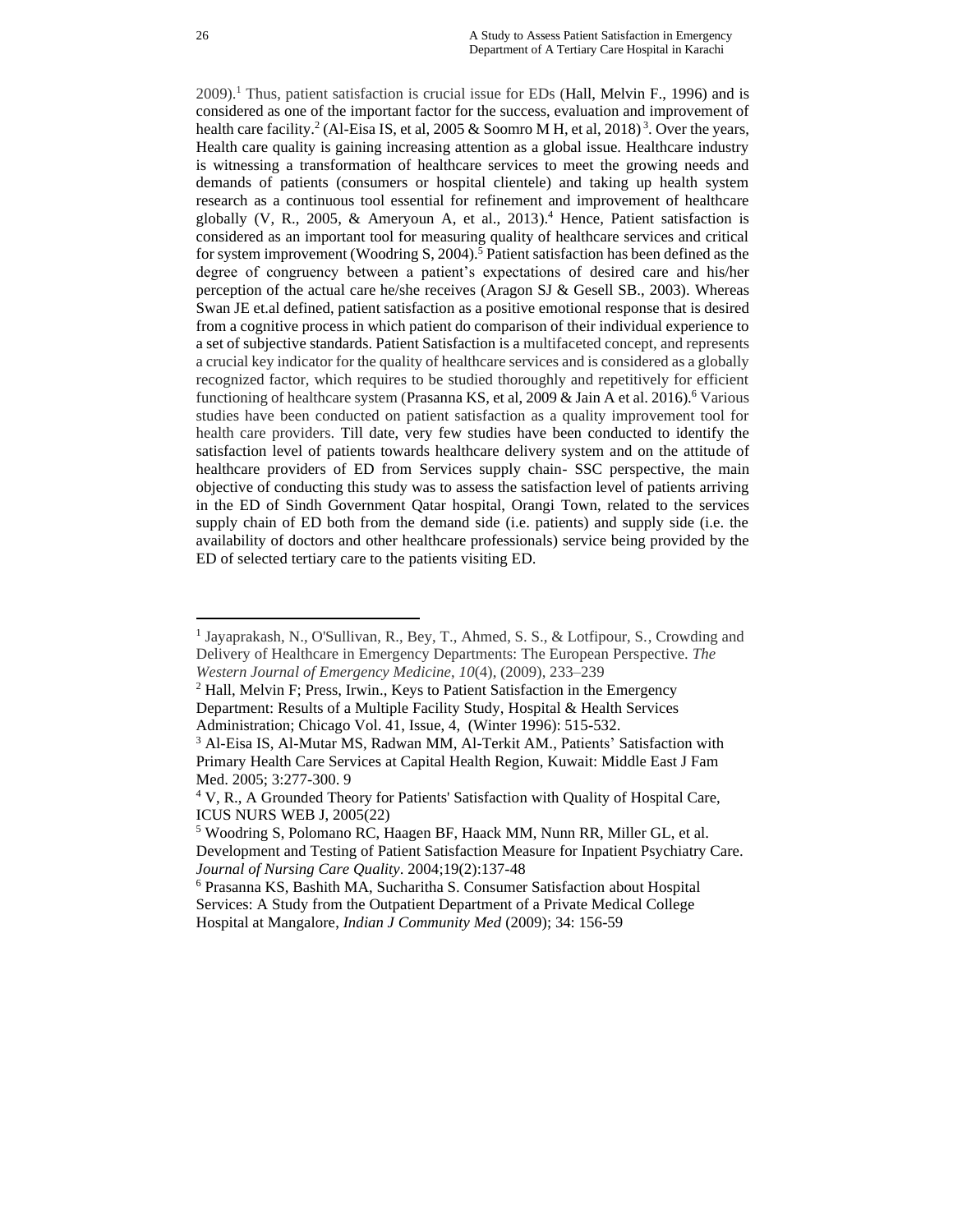## **Material and Methods**

A cross sectional study was conducted in Sindh Government Qatar Hospital, Orangi Town, a tertiary care hospital in Karachi. The study was conducted from January 2020 till February 2020. The data collection and gathering process was conducted with the consent of Hospital management using structured interviewer administered questionnaire, consisting of questions related to patient admission process, doctors and paramedics staff behavior and the availability of Basic facilities in the ED of a tertiary care hospital. The questionnaire was pretested on 20 respondents and was also translated into Urdu language, to make questionnaire understandable for respondents and to have quick and easy response.

## **Selection of Study participants**

A total of 200 patients or their attendants, who visited Emergency Department of the selected hospital during the period of two weeks from January 2020-Febuary 2020, were selected using convenience sampling technique. Out of which 106 were male respondents and 94 were female respondents. Public sector hospital, selected, is the only hospital catering and serving to the medical and emergency care needs of more than 3 million population with only one OPD and ED. Respondents who fulfilled our inclusion criteria were included in the study and those respondents who spent less than 24 hours in ED of selected hospitals were excluded from the study.

## **Inclusion criteria**

This study included those patients who visited ED with Length of Stay (LOS) of more than 24 hours. It also included patients who have already undergone treatment and were about to get discharged, shifting to other hospital wards, or were being referred or transferred to other hospitals for further treatment. Our target population were patients available in the emergency wards at the time of data collection.

## **Exclusion criteria**

Patients with length of stay of less than 24 hours. We also excluded patients, who died in ED during treatment or died at the time of arrival in ED. Furthermore, patients who showed disagreement for being a part of this research study were also excluded.

# **Collection of Data**

Data was collected with the consent and help of hospital administration, by interviewing patients (or their attendants) admitted in the emergency department of a tertiary care hospital. Relevant demographic variables like age, gender, and other patient satisfaction variables related to the hospital infrastructure, facilities, behavior of doctors and other paramedic staff were recorded. A pre-tested structured questionnaire was used to collect the data on patient satisfaction. The respondents were guaranteed the confidentiality of their responses.

# **Ethical Considerations**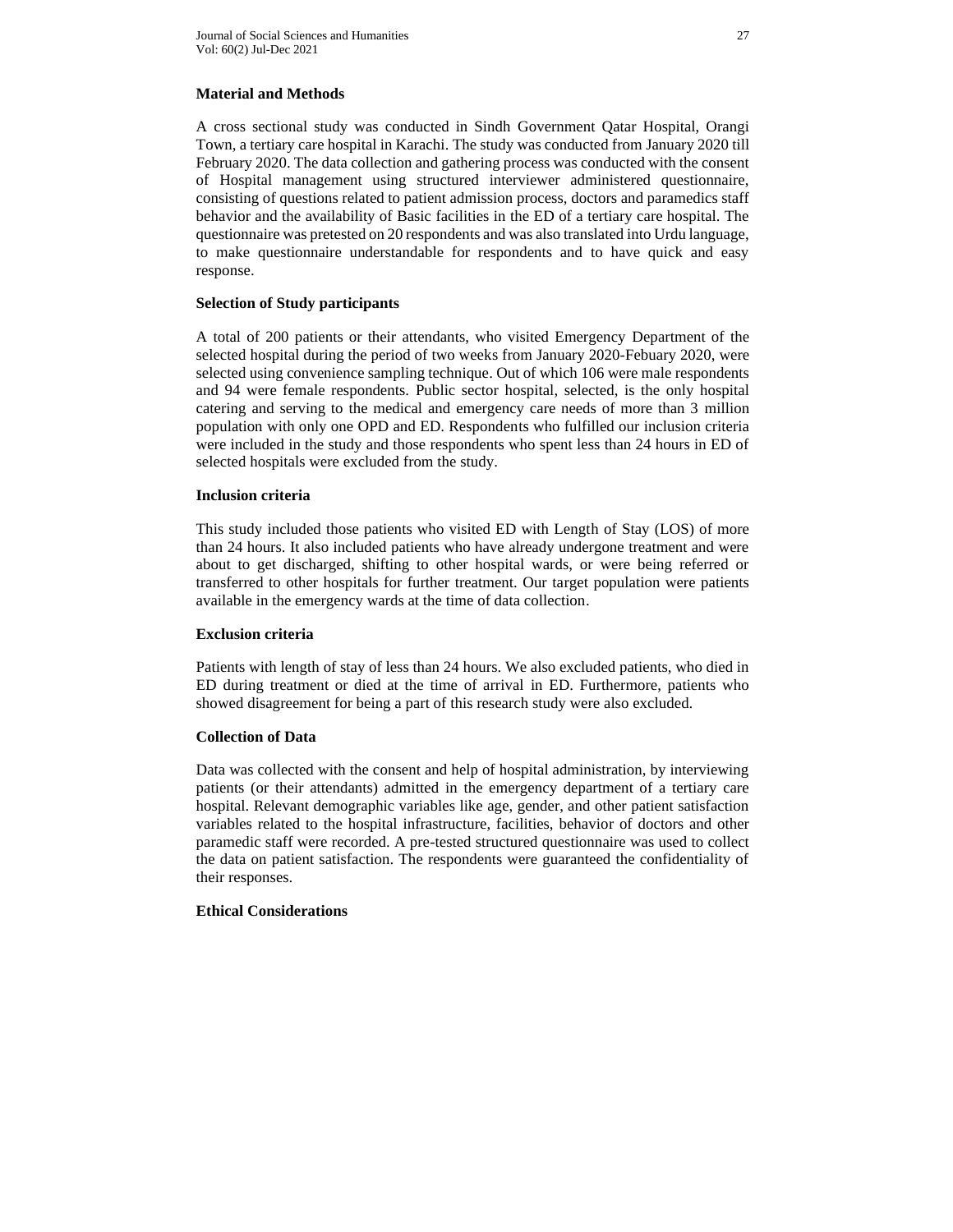The data was collected after seeking written consent from emergency department staff and administration. Respondents were informed about data collection purpose before interviewing them and were assured of their complete confidently.

## **Observations**

**Table 1 Mode of Transport** 

| <b>Total no. of patients</b><br>interviewed | No. of patients using<br>Ambulance |         | No. of patients using<br>public transport |         | No. of patients using<br>personal transport |         |
|---------------------------------------------|------------------------------------|---------|-------------------------------------------|---------|---------------------------------------------|---------|
| 200                                         | No.                                | $%$ age | No.                                       | $%$ age | No.                                         | $%$ age |
|                                             | $n - 50$                           | 25%     | $n = 90$                                  | 45%     | $n = 60$                                    | 30%     |

Table 1 shows that among 200 patients, interviewed, only 25% patients used Ambulance services to reach ED of Qatar Hospital, a tertiary care hospital, 30% patients used personal transport and majority of patients i.e. 45% used public transport.

**Table 2 Pathway to ED**

| Total no. of patients<br>interviewed | Number of patients found ED Pathway in   Number of patients unable to<br>hospital | find ED Pathway in hospital |          |         |
|--------------------------------------|-----------------------------------------------------------------------------------|-----------------------------|----------|---------|
| 200                                  | No.                                                                               | $%$ age                     | No.      | $%$ age |
|                                      | $n = 173$                                                                         | 86.5%                       | $n = 27$ | 13.5%   |

Table 2 shows that majority of patients i.e. 86.5% were aware of the Pathway to ED and easily found ED in hospital, whereas only 13.5% were unable to find ED facilities in hospital.

## **Table 3 Availability of basic facilities (Like stretcher/wheelchair) upon arrival**

| Total no. of patients<br>interviewed | Number of patients find basic facilities in<br>Number of patients unable to<br>find basic facilities in ED on<br><b>ED</b> on arrival<br>arrival |         |           |         |
|--------------------------------------|--------------------------------------------------------------------------------------------------------------------------------------------------|---------|-----------|---------|
| 200                                  | No.                                                                                                                                              | $%$ age | No.       | $%$ age |
|                                      | $n - 45$                                                                                                                                         | 22.5%   | $n = 155$ | 77.5%   |

Table 3 depicts that out of total no. of 200 patients interviewed, 77.5% patients responded that they were unable to find basic facilities (Like stretcher/wheel chair facility) in ED while, 22.5% patients showed satisfaction and were able to find basic facilities in ED upon arrival.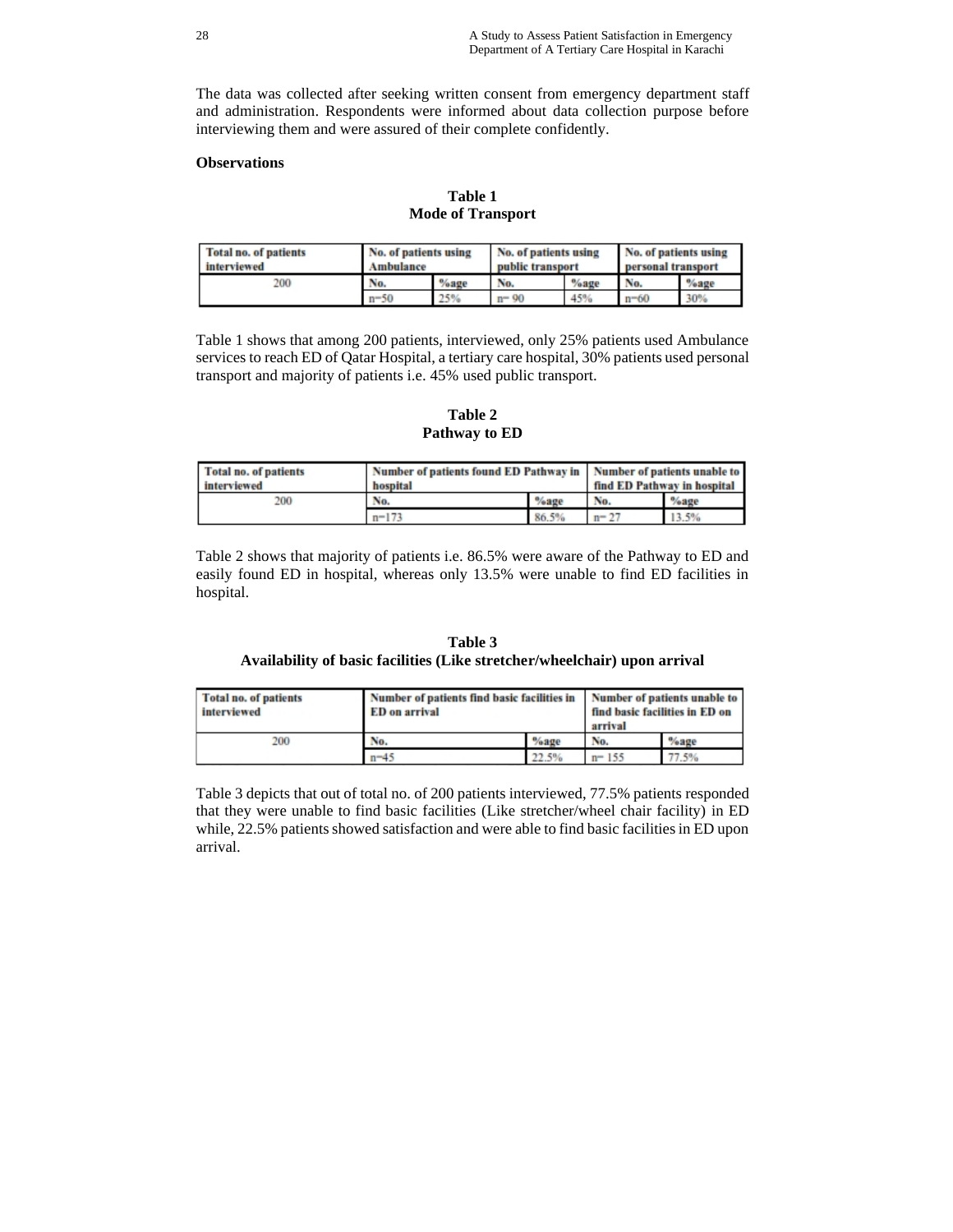| Table 4 |                                                      |  |  |  |  |  |  |
|---------|------------------------------------------------------|--|--|--|--|--|--|
|         | Efforts consumed in obtaining basic facilities in ED |  |  |  |  |  |  |

| Total no. of patients<br>interviewed | Number of patients find basic facilities in Number of patients find<br><b>ED</b> easily | basic facilities in ED with |           |         |
|--------------------------------------|-----------------------------------------------------------------------------------------|-----------------------------|-----------|---------|
| 200                                  | No.                                                                                     | $%$ age                     | No.       | $%$ age |
|                                      | $N - 48$                                                                                | 24%                         | $N = 152$ | 76%     |

It has been noted in table 4 that majority of patients i.e. 76% made maximum efforts in acquiring basic facilities like stretcher, wheel chair etc. in ED, while only 24% were satisfied and found basic facilities in ED easily with little efforts.

**Table 5 Time taken by reception staff to transfer you to ED**

| Total no. of patients interviewed | Less than 1 min |         | 1 to 5mins  |         | More than 5 mins |         |
|-----------------------------------|-----------------|---------|-------------|---------|------------------|---------|
| 200                               | No.             | $%$ age | No.         | $%$ age | No.              | $%$ age |
|                                   | $N=18$          | $9\%$   | 110<br>$N-$ | 550     | $N=72$           | 36%     |

Upon arrival in ED, 9% of the patients were usually transferred to ED within 1 min, 55% of patients were transferred to ED within 5 minutes, while reception staff took more than 5 minutes to transfer 36% patients to ED.

**Table 6 Upon arrival in ED who attended you first?**

| Total no. of patients interviewed | <b>Doctor</b> |         | <b>Nurse</b>  |         | <b>Paramedics</b> |       |
|-----------------------------------|---------------|---------|---------------|---------|-------------------|-------|
| 200                               | No.           | $%$ age | No.           | $%$ age | N <sub>0</sub>    | %age  |
|                                   | $N=123$       | 61.5%   | $N = 20$<br>∸ | 10%     | $N=57$<br>◡       | 28.5% |

Table 6 reveals that, majority i.e. 61.% of the patients were immediately attended and treated by the doctor as soon as they arrived in ED, 10% patients were received by nurses and 28.5 % cases were initially received by paramedics' staff in ED and later on transferred to doctors upon their availability.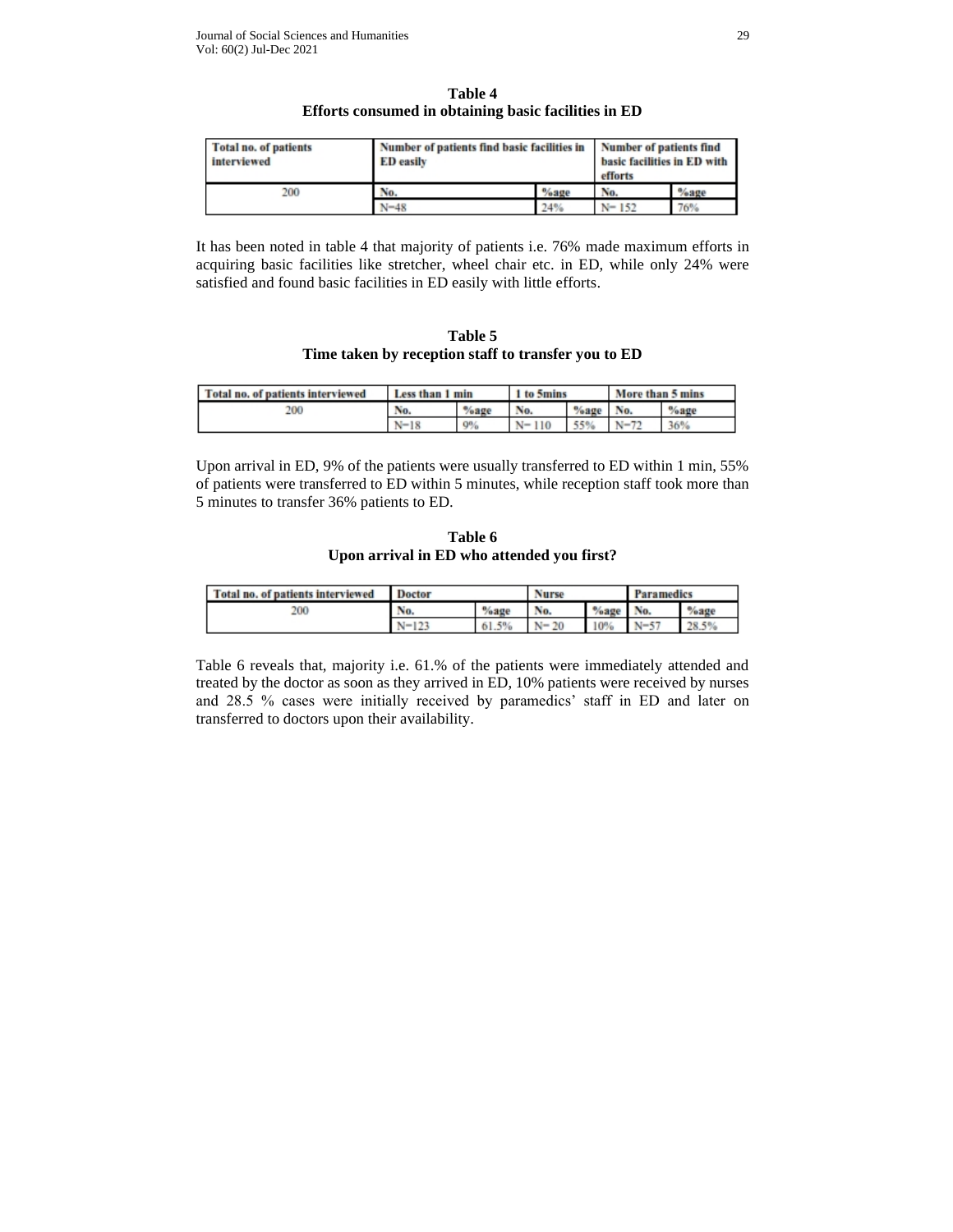| <b>Satisfaction Variable</b>      | <b>Fully Satisfied</b> | <b>Partially Satisfied Not Satisfied</b> |           |
|-----------------------------------|------------------------|------------------------------------------|-----------|
| Doctor Visiting Time              | 50.5%                  | 43%                                      | 6.5%      |
|                                   | $(n-101)$              | $(n-86)$                                 | $(n-13)$  |
| Time spent by doctor in treatment | 67.5%                  | 29%                                      | 3.5%      |
|                                   | $(n-135)$              | $(n-58)$                                 | $(N-07)$  |
| Treatment given by doctor         | 62.5%                  | 28%                                      | $6\%$     |
|                                   | $(n-125)$              | $(n-56)$                                 | $(N-12)$  |
| Services of Hospital's ED         | 58%                    | 38%                                      | 4%        |
|                                   | $(n-116)$              | $(n-76)$                                 | $(n-8\%)$ |

**Table 7 Satisfaction with Behavior of doctor and clinical care** 

Clinical care was considered as an important indicator of quality healthcare services delivered by the hospital. In above table, majority of the patients (i.e. 50.5%) were fully satisfied with immediate care provided by doctor, while 43% were partially satisfied and only 6.5% patient showed dissatisfaction. Moreover 67.5% patients showed full satisfaction with time spent by doctor in giving treatment, while 29% were partially satisfied and 3.5% patients were not satisfied. Likewise, 62.5% patients showed full satisfaction with the treatment and care given by doctors, 28% were partially satisfied and 6% patients were not satisfied. Regarding services patients received in hospital, 58% patients showed full satisfaction, while 38% patients were partially satisfied and only 4% patients showed dissatisfaction. This revealed that majority of patients are satisfied with the services and the performance of ED. However, few missing values were also reported in aforementioned variables.

| Table 8                                             |
|-----------------------------------------------------|
| Satisfaction with behavior and attitude of ED Staff |

| <b>Satisfaction Variable</b> | <b>Fully Satisfied</b> | <b>Partially Satisfied Not Satisfied</b> |           |
|------------------------------|------------------------|------------------------------------------|-----------|
| Doctor                       | 67.5%                  | 29.5%                                    | 3%        |
|                              | $(n-135)$              | $(n-59)$                                 | $(n-6)$   |
| Nurse                        | 37.5%                  | 51.5%                                    | 8%        |
|                              | $(n-75)$               | $(n=103)$                                | $(n-16)$  |
| Paramedics                   | 36%                    | 57.5%                                    | 6.5%      |
|                              | $(n-72)$               | $(n-115)$                                | $(N-13)$  |
| Reception staff              | 43.5%                  | 42.5%                                    | 14 %      |
|                              | $(n-87)$               | $(n-85)$                                 | $(n-28%)$ |

The behavior and attitude of ED staff is of immense importance for patients in delivering healthcare service to patients. In table 8, it has been noted that majority of patients, 67.5% have full satisfaction with doctor's behavior and attitude and 29% patients showed partial satisfaction, while very less percentage of people i.e. 3% showed dissatisfaction. 51.55% patients are partially satisfied with behavior and attitude of nurses, while 37.5% were fully satisfied with Nurse's behavior and attitude and only 8% patients were not satisfied with nurses. Satisfaction behavior towards paramedics also showed that majority of patients i.e. 57.5% (like Nurses case) are partially satisfied with paramedics. 36% patients revealed full satisfaction while, 6.5% said they are not satisfied with Paramedics attitude and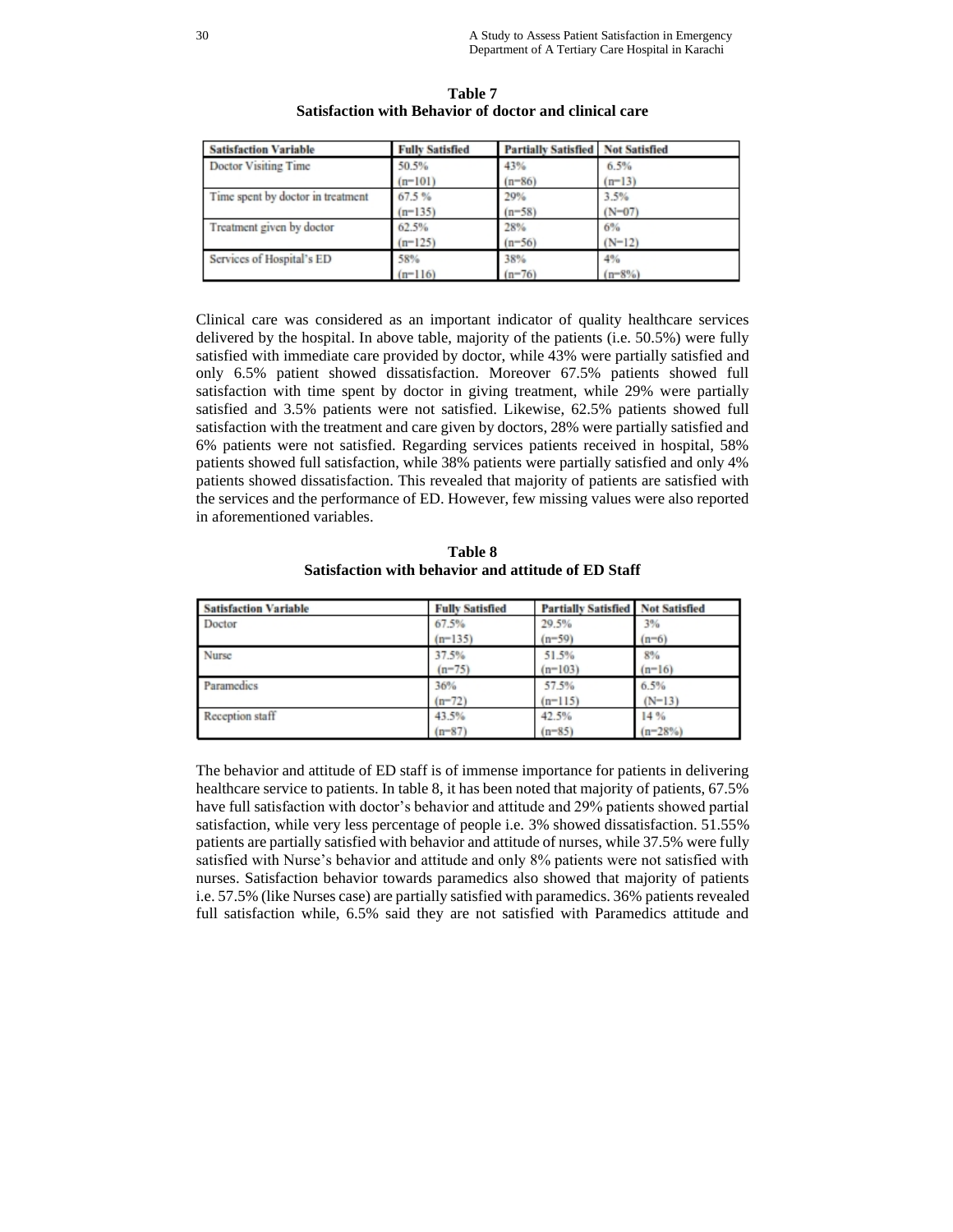behavior in ED. Respondents rate reception staff attitude and behavior as 43.5% fully satisfied, 42.5% partially satisfied and 14% not satisfied.

| Table 9                            |  |  |  |  |  |
|------------------------------------|--|--|--|--|--|
| Patient Length of Stay (LOS) in ED |  |  |  |  |  |

| Total no. of patients interviewed | 40-60 mins |                | $1-2$ hour |            | More than 2 hours |         |
|-----------------------------------|------------|----------------|------------|------------|-------------------|---------|
| 200                               | No.        | $^{\circ}$ age | No.        | %age No.   |                   | $%$ age |
|                                   | $N-129$    | 64.5%          | $N - 45$   | 22.5% N-26 |                   | 13 %    |

Table 9 shows observations of patient's length of stay (LOS), which is an important indicator of hospital's efficiency. Results shows that majority of patients i.e. 64.5% have LOS of 40-60 minutes, while 22.5% had 1-2 hours of LOS and only 13% had LOS of more than 2 hours.

**Table10 Satisfaction with the services of Hospital ED**

| <b>Satisfaction Variable</b> | <b>Fully Satisfied</b> | <b>Partially Satisfied Not Satisfied</b> |         |
|------------------------------|------------------------|------------------------------------------|---------|
| <b>Hospital ED services</b>  | 58%                    | 38%                                      | 4%      |
|                              | $(n=116)$              | $(n-76)$                                 | $(n-8)$ |

Table 10 indicates respondent's satisfaction level with the services of hospital's ED, which reveals 58% patients are fully satisfied with the services of ED, while 38% showed partial satisfaction and only 4% showed complete dissatisfaction with Hospital's ED services.

**Table11 After treatment in ED, where were you sent?**

| Total no. of patients interviewed | Sent home after<br>treatment<br>----- |         | <b>Transferred</b> to<br>hospital ward<br>after treatment |         | Referred to other<br>hospital |         |
|-----------------------------------|---------------------------------------|---------|-----------------------------------------------------------|---------|-------------------------------|---------|
| 200                               | No.                                   | $%$ age | No.                                                       | $%$ age | No.                           | $%$ age |
|                                   | $N = 163$                             | 81.5%   | $N = 26$                                                  | 13%     | $N=11$                        |         |

Table 11 shows, where patient was sent after treatment from ED, 81.5% patients were sent home after complete treatment, while 13% patients were transferred to hospital ward after treatment in ED, and 5.5% patients were referred to other hospital.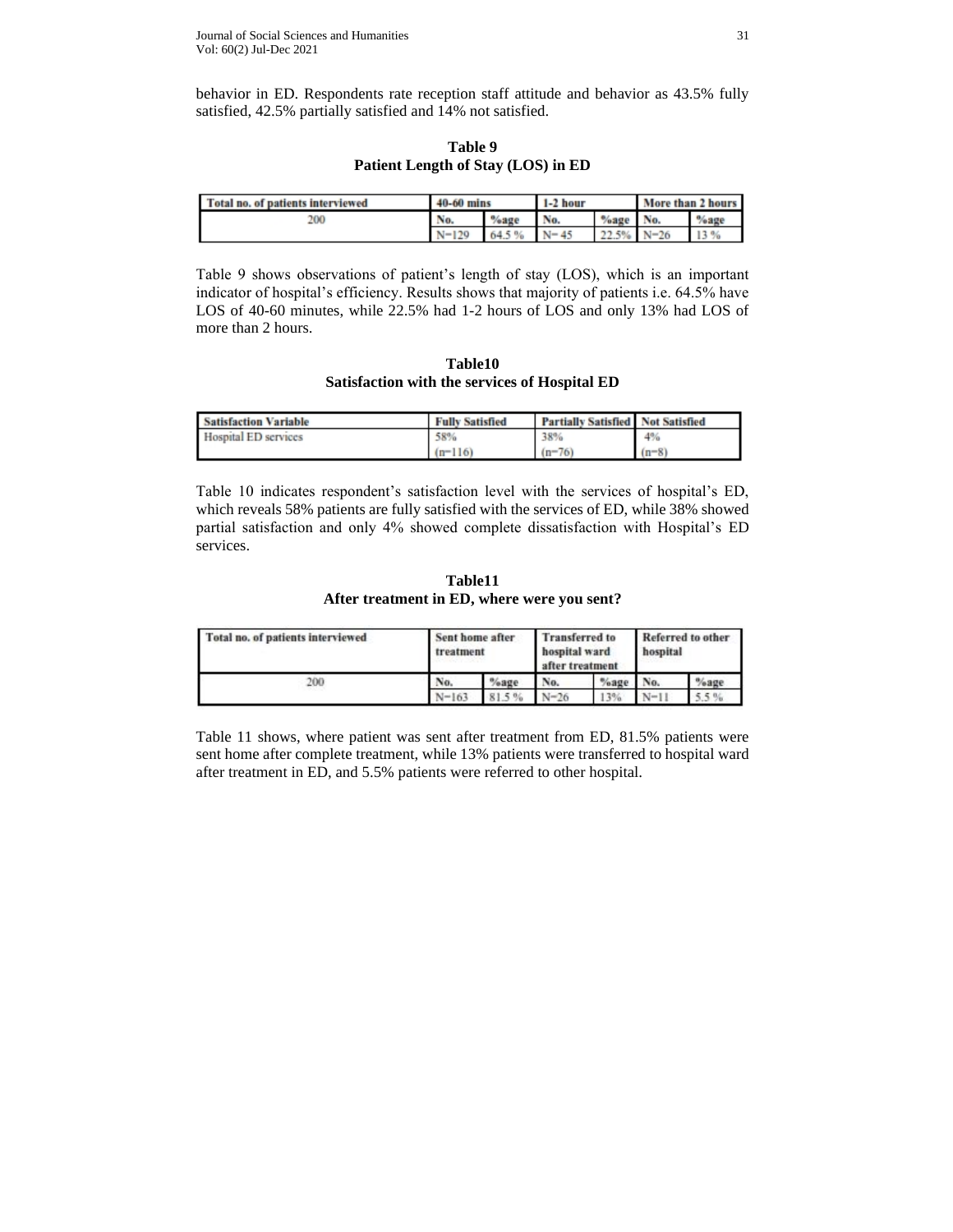|                                                                                                        | <b>Rating Scale</b> |                   |                           |                                      |                         |  |  |
|--------------------------------------------------------------------------------------------------------|---------------------|-------------------|---------------------------|--------------------------------------|-------------------------|--|--|
| <b>Basic Facilities in ED</b>                                                                          | Yes                 | No                | Fully<br><b>Satisfied</b> | <b>Partially</b><br><b>Satisfied</b> | Not<br><b>Satisfied</b> |  |  |
| Q1: Drinking water<br>availability in ED                                                               | $n=142$<br>(71%)    | $n - 58$<br>(29%) |                           |                                      |                         |  |  |
| Q2: Seating arrangement<br>availability for patients<br>and their attendants in<br>ED                  | $n = 128$<br>(64%)  | $n = 72$<br>(36%) |                           |                                      |                         |  |  |
| Q3: Telephone facility in ED                                                                           | $n = 42$<br>(21%)   | $n=158$<br>(79%)  |                           |                                      |                         |  |  |
| Q4: Cleanliness and general<br>condition of ED                                                         |                     |                   | $N = 44$<br>$(22\%)$      | $N = 128$<br>(64%)                   | $N = 26$<br>(13%)       |  |  |
| *Rating Scale<br>Yes /No<br>$Q1-Q3$<br>Fully satisfied/Partially satisfied /Not satisfied<br><b>Q4</b> |                     |                   |                           |                                      |                         |  |  |

**Table 12 Summary table: Availability of Basic Facilities in ED** 

Above table shows responses of patients  $\&$  respondents on availability of basic facilities in ED. Majority of patients (71%) said they had drinking water facility in ED, while 29% did not get drinking water facility in ED. Likewise, 64% i.e. majority of patients and their attendants did get proper seating arrangement in ED, whereas 36% said they did not get appropriate seating arrangements while they were in ED. Moreover, table reveals that majority of respondents didn't get telephone facility in ED. Among 200 patients and their attendants, who were interviewed 64% showed partial satisfaction with cleanliness and general conditions of ED, while 22% were fully satisfied, while only 13% were not satisfied.

### **Discussion**

This study attempts to assess the satisfaction of the patients from demand and supply side of Hospital ED services supply chain with regards to various aspects of ED healthcare services provided in a tertiary care hospital of Karachi. Selected public sector hospital. Sindh Government Qatar hospital, Orangi Town is the only private sector hospital, providing medical and emergency care services to over 3 million population in Karachi, completely free of cost with one OPD and ED. Hospital's ED has highest patient volume, since it is the only hospital providing medical care and ED services to the residents of Oragni Town, Banaras, Qasba Colony, SITE, North Karachi, Ittehad Town and other nearby vicinities of Megacity Karachi. Despite such a huge patient flow on daily basis, the results indicate that most of the respondents interviewed i.e 58%, showed full satisfaction and 38% showed partial satisfaction with the services they received at the tertiary care hospital. It has also been revealed from the studies, though not much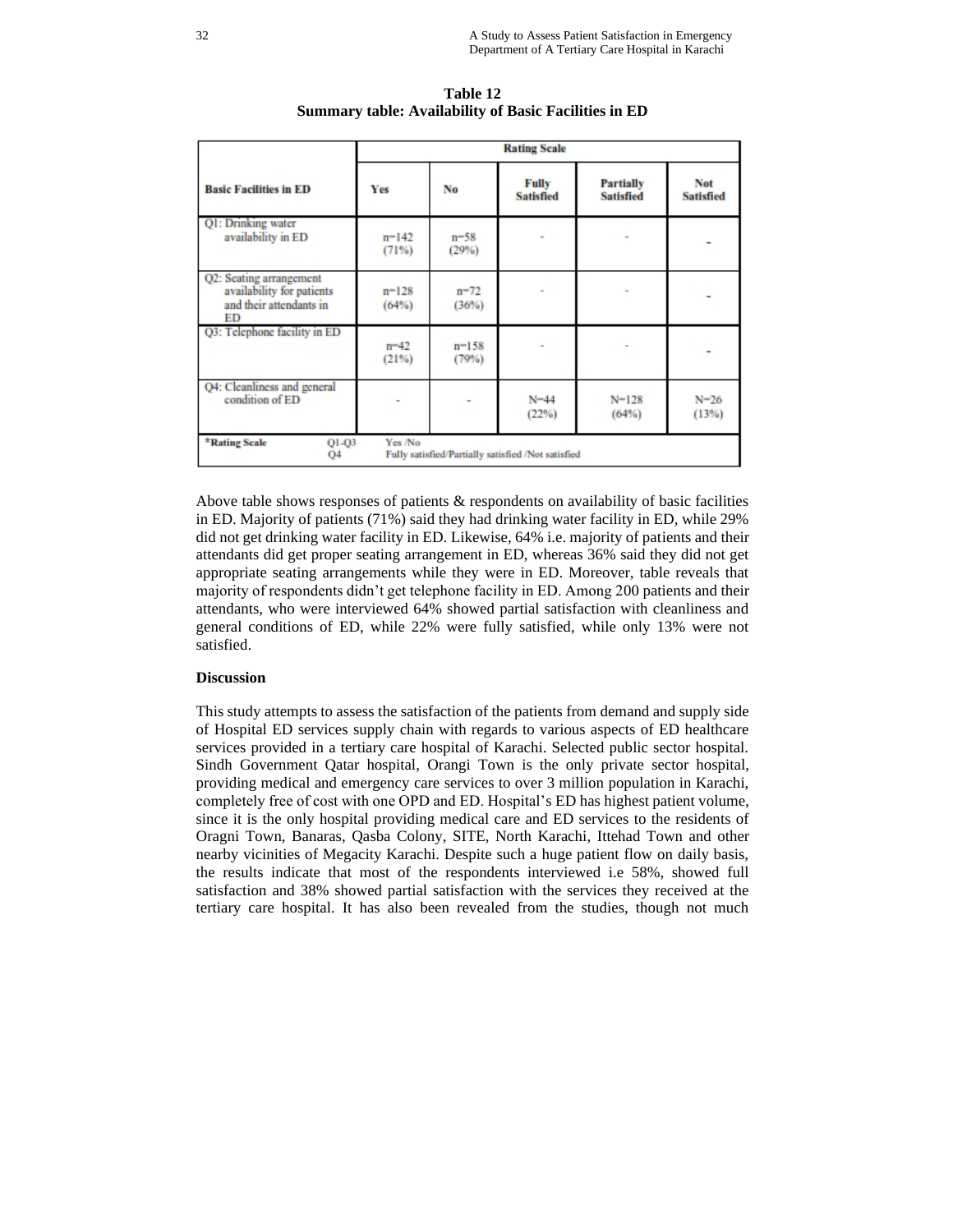significant for results, very less percentage of patients interviewed (4%) expressed dissatisfaction with the services of tertiary care hospital ED. This indicates that hospital' administration in order to enhance service quality, needs to do more efforts to improve quality of services delivered by ED up to desired expectation level of patients. In this regard, very few studies have been conducted on patient satisfaction and services they receive at the selected tertiary care hospital, hence there is lack of data availability for comparison.

Service Quality is one of the essential indicator of high performing health care system and public health (Williams G & Nolte E, 2018).<sup>7</sup> Quality of care services should always be delivered to patient in a timely manner, as it is a basic right of patient. In recent times, measuring quality of care can be done easily. Patient satisfaction is an important tool for hospitals and healthcare systems for measuring service quality of health service in all levels and departments of hospitals (Aanchal Jain et al.  $2016$ ).<sup>8</sup> Accessing patient satisfaction is easy and cost effective way of evaluating healthcare services, likewise of ED.

Our studies show that majority of people used public transport (i.e. 45%) instead of personal cars (i.e. 30%) or Ambulances (i.e. 25%) to reach hospital, this is might be because mostly patients are coming from low income group areas(strata) of Karachi, and are unable to afford personal cars. This also reveals that government and hospital need to improve the ambulance services, for patient's convenience and easy accessibility of healthcare services. Furthermore, it has also been revealed from analysis of the work of Zia, N., Shahzad et al, 2015, that Utilization of ambulances services in Pakistan is exceptionally low.<sup>9</sup>

Present study shows that majority of patients i.e. 86.5% easily found the way to ED. This reveals that adequate attention has been given in the outlook of ED to facilitate patients. However, 13% patients reported they encounter difficulty in finding ED, this might be because of the stress, anxiety and low level of educational background of patients, it has also been noted and as also mentioned by ED doctors, that general public lacks awareness about the functioning and purpose of ED and OPD (out-patient department) and generally arrives in ED for all kinds of treatment. This is also consistent with the study done by

<sup>7</sup> Williams G, Nolte E. Assuring the Quality of Public Health Services. In: Rechel B, Jakubowski E, McKee M, et al., editors. Organization and Financing of Public Health Services in Europe [Internet]. Copenhagen (Denmark): *European Observatory on Health Systems and Policies*; 2018. (Health Policy Series, No.50.) 6. Available at: <https://www.ncbi.nlm.nih.gov/books/NBK535719/>

<sup>&</sup>lt;sup>8</sup> Jain A, Mishra N, Pandey CM. A Study to Assess Patient Satisfaction in Out-Patient Department of a Tertiary Care Hospital in North India. Int J Community Med Public Health 2016; 3: 328-34.

<sup>9</sup> Zia, N., Shahzad, H., Baqir, S.M. *et al.* Ambulance use in Pakistan: an analysis of surveillance data from emergency departments in Pakistan. *BMC Emerg Med* 15, S9 (2015). https://doi.org/10.1186/1471-227X-15-S2-S9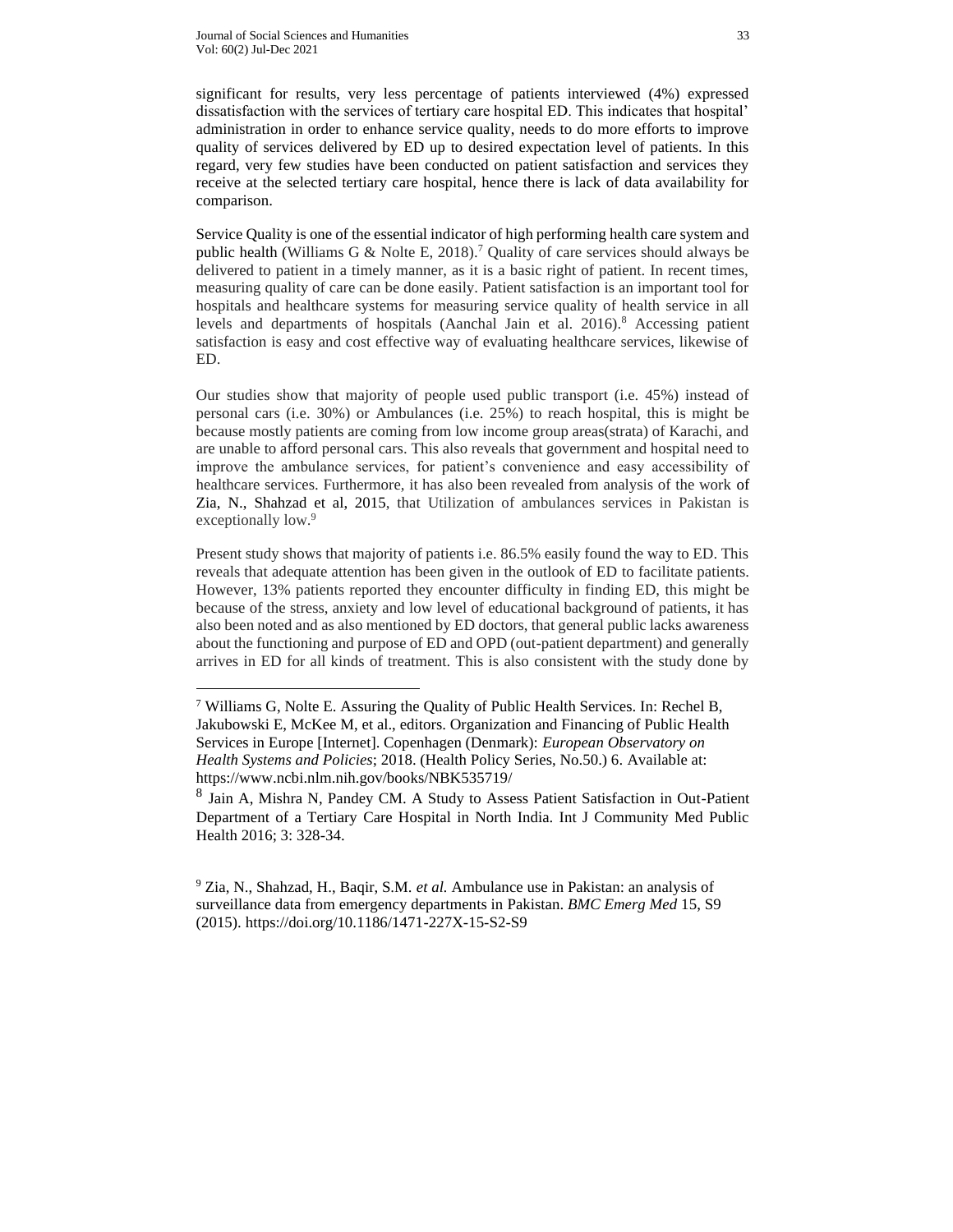Mahfouz AA, et al, 2007, involving 30 primary healthcare centers of Saudi Arabia, study reported that the most unsatisfactory element identified by 35% patients were the lack of sign boards in hospital leading way to Emergency rooms.

This study revealed that majority of patients and their attendants showed satisfaction with the availability of basic facilitates in ED like wheelchair, stretcher at the time of admission process in ED, however, also revealed that they had to put in a lot of efforts in finding these facilities upon arrival in ED, which is comparable with the studies conducted by (Susann Jalali, et al,  $.2016$ ).<sup>10</sup>

Present study revealed that 55% patients immediately got ED Department access at the reception i.e. within 5 minutes and 36% patients spent more than 5 minutes to get ED access. The reason for delay was possibly because of overcrowding in ED as mostly patients entering hospitals rush towards emergency unit and from ED they are directed towards the concerned departments for admissions and consultation clinics. Usually, it is noticed that patients with less severity wait in ED queues for much longer time than patient with immediate care. Previous studies have revealed that such delay is due to shortage of resources, limited number of beds in ED and because they have wait in long queues before getting access of ED bed.<sup>11</sup>

In our study, upon arrival in ED, 61.5% patients were attended by doctors and majority showed full satisfaction with Doctor visiting time, time spent in treatment and treatment. 28% were attended by paramedics and only 10% were attended by nurses, this is due to the shortage of right supply of nurses in ED of a tertiary care hospital. From past researches, it has been noted, that mostly patients want to have first contact and medical examination with doctors rather than nurses or students, as noted by (Qidwai W et. al.  $2005$ .<sup>12</sup> This indicates that there is a need of appropriate supply of doctors in ED to manage the demands of patients.

The current study shows patient satisfaction towards availability of medicines in hospitals and reveals that 86.5% patients received free of cost medication from the hospital. However, 13.5% had to go outside to private pharmacy shop because of the unavailability of medicines in hospital. This indicates that being a tertiary care hospital of government, hospital needs to make sure the availability of all types of medicines in hospital. Studies conducted by de Brun C et al, (2002) and Mahfouz AA, et al, (2007) indicates that the availability of medicines and pharmacy shop is of immense importance for delivering smooth healthcare services.<sup>13</sup>

<sup>10</sup> Jalali, Susan, Farooq Ahmed Jan, Haroon Rashid and Shahnawaz Hamid. "Evaluation of Patient satisfaction in Emergency Department of a tertiary care hospital in North India." (2016) Sch. J. App. Med. Sci., 2016; 4(10B):3634-3639

<sup>&</sup>lt;sup>11</sup> McMillan JR, et al, 1986 & Rehmani R., 2004 & [Olshaker JS,](https://www.ncbi.nlm.nih.gov/pubmed/?term=Olshaker%20JS%5BAuthor%5D&cauthor=true&cauthor_uid=16677993) [Rathlev NK.,](https://www.ncbi.nlm.nih.gov/pubmed/?term=Rathlev%20NK%5BAuthor%5D&cauthor=true&cauthor_uid=16677993) 2006

<sup>12</sup> Qidwai W, Ali SS, Baqir M, Ayub S. Patient Expectations from an Emergency Medical Service Service. J Ayub Med College, Abbottabad, 2005;17:3-6

 $<sup>13</sup>$  De Brun C, Howell F, Bedford D, Corcoran R, Kelly A. Outpatient experiences in acute</sup> hospitals. Irish journal of medical science. 2002 Apr 1; 171(2):89-93.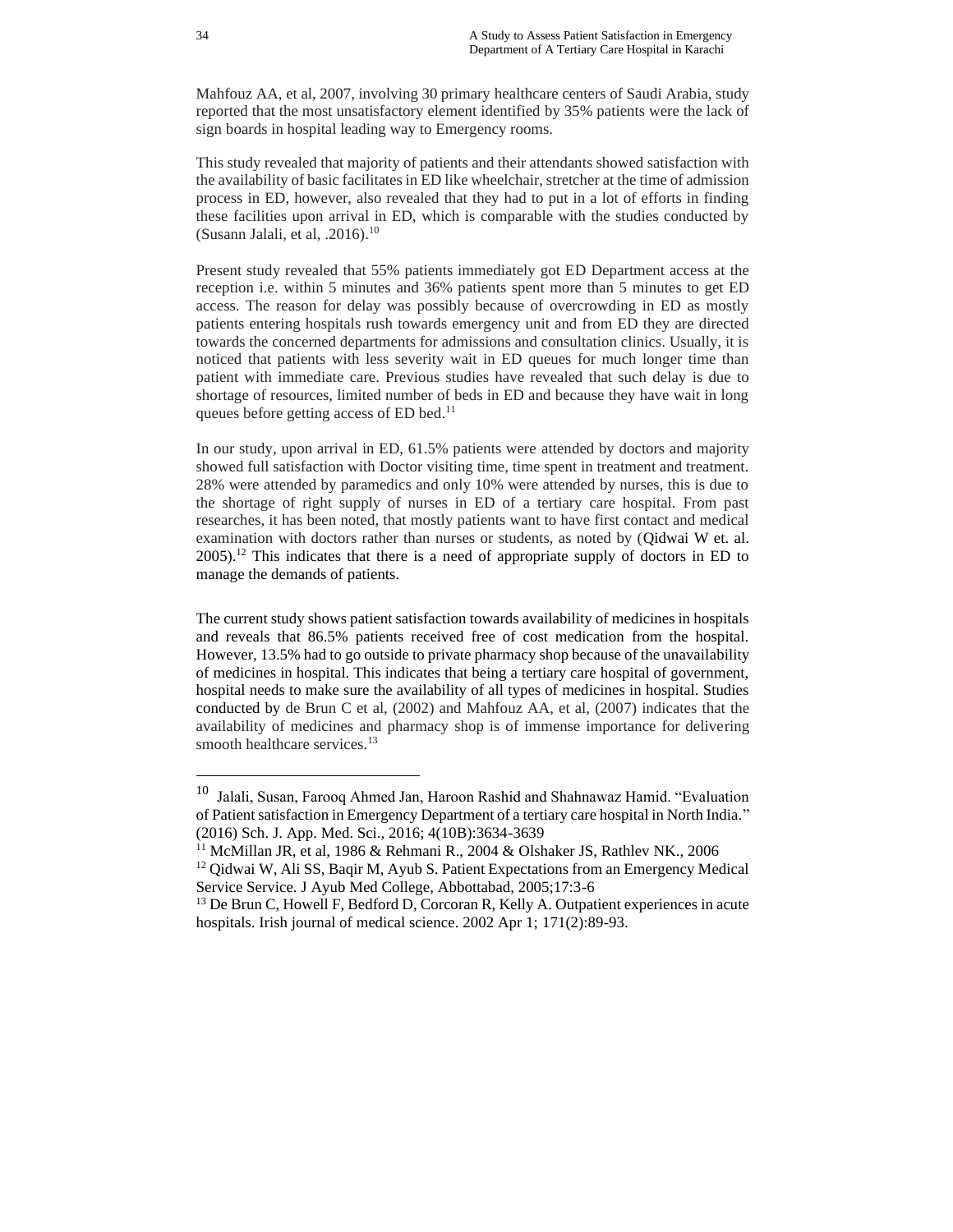Most of the patients in our study were found partially satisfied with the services provided by nurses. Among 200 respondents interviewed, 51.5% were partially satisfied and 37.5% were fully satisfied with the services of nursing staff. And 8% respondents showed dissatisfaction with nursing staff. This is in consistent with the study of Baalbaki, Imad et. al ,2008 & Demir C. et al, 2002, which presents that satisfaction with nursing staff is the most important act of satisfaction with the service encounter.<sup>14</sup> Moreover, as observed during hospital visit for research data collection, it was noted that there is a need to allocate more nursing staff in ED as the ED is functioning with 6 nursing students on training.

Present study also included research about Patient's LOS, Length of stay, which is an important indicator of evaluating hospital's efficiency. Study revealed majority i.e. 64.5% patients LOS was within 40-60 minutes i.e. patients spent less than an hour in ED.

### **Study Limitation**

Present study is however subject to a few research limitations. Firstly, since the data was only collected from the ED of hospital, and due to the sensitive nature of patient's arrival in ED, and complex nature of cases being handled in ED, it was difficult to gain complete access of patients and their attendants, hence study is based on a limited sample size. Moreover, it was also difficult to communicate and interview patients and their respondents, the data was collected through and with the help of hospital ED administration. Also, the present study is conducted in Karachi's tertiary care hospital so the similar study can be extended to other healthcare providers and in different cities of Pakistan as well. Despite several limitations, uniqueness of this study is found in the fact that till date very few studies are conducted and published on ED's patient's satisfaction with the demand and supply side of ED services supply chain management, especially in Karachi's government healthcare facility, this study was an attempt to do so.

### **Conclusion**

Overall, the study revealed that majority of patients showed good level of satisfaction and were fully satisfied with the quality of ED services of Sindh Government Qatar hospital, Orangi Town - a tertiary care hospital in Karachi both from demand and supply perspective of ED- SSCM. During our visit to selected tertiary care hospital and our research work we have identified potential obstacles and facilitators that may impact patient's satisfaction and therefore can be further improved for increasing the overall satisfaction level of patients. As in our study we have found that hospital need to make

<sup>13</sup>Mahfouz AA, Abdelmoneim I, Khan MY, Daffalla AA, Diab MM, El-Gamal MN, Al-Sharif A. Primary health care emergency services in Abha district of southwestern Saudi Arabia. East Mediterr Health J. 2007 Jan-Feb;13(1):103-12. PMID: 17546912.

<sup>&</sup>lt;sup>14</sup> Demir C, Celik Y. Determinants of patient satisfaction in a military teaching hospital. Journal for Healthcare Quality. 2002 Mar 4; 24(2):30-4.

<sup>&</sup>lt;sup>14</sup>Baalbaki, Imad et al. "Patient Satisfaction with Healthcare Delivery Systems." International Journal of Pharmaceutical and Healthcare Marketing 2.1 (2008): 47–62. Web.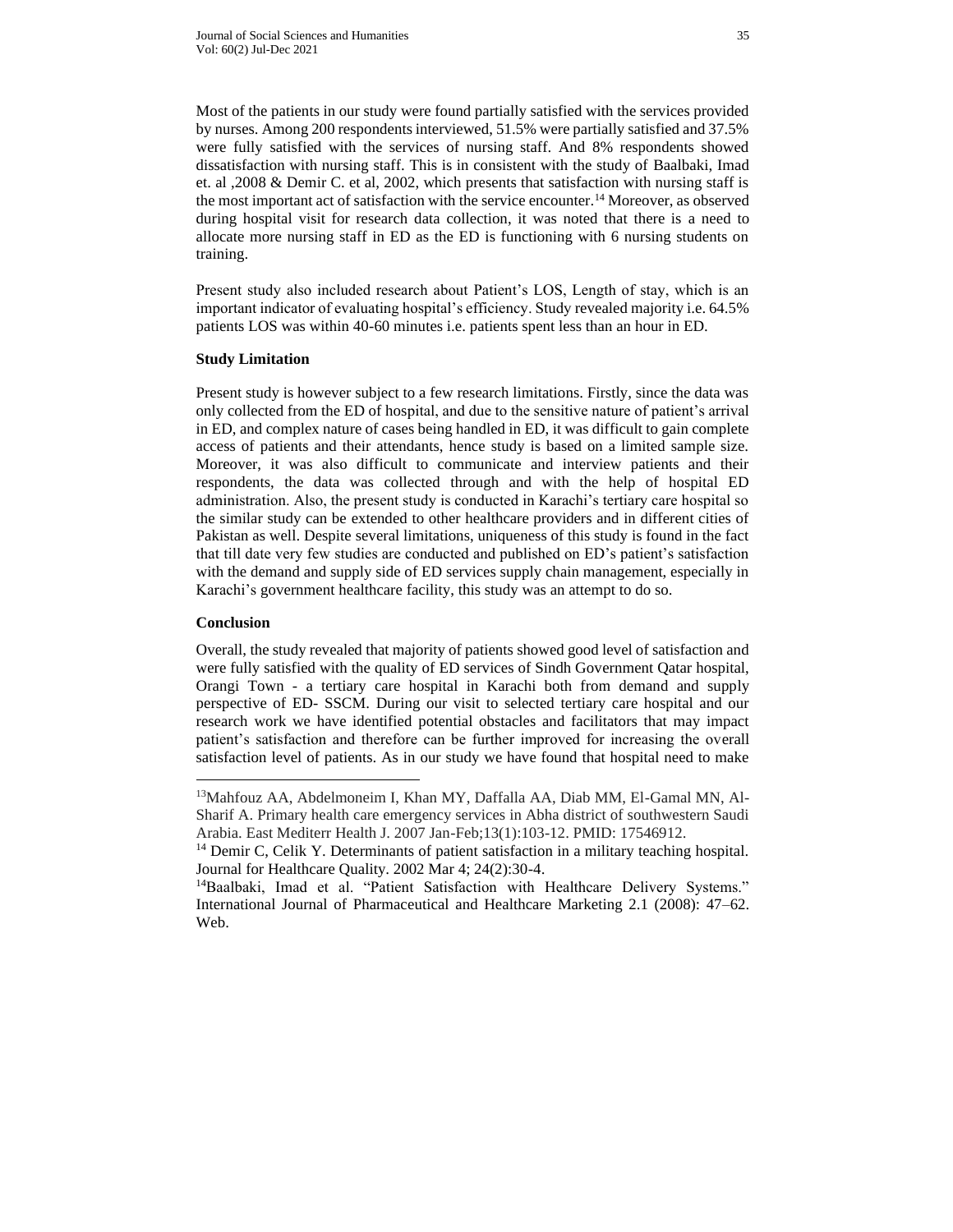sure, the availability of ambulance services is available at the hospital it was identifies very few patients were seen using ambulances. Furthermore, we also identified that patients were not fully satisfied with availability of basic facilities like stretcher and wheelchairs, telephone, and less number of Nursing, and paramedics staff, thus these aforesaid facilities and availability of adequate number of ED staff needs due consideration of hospital's management for efficient and effective treatment of patients visiting ED. Furthermore, our future research extension of this study is based on assessing patient satisfaction both from demand and supply side perspective of ED services supply chain of a selected tertiary care hospital during COVID 19 pandemic.

### **References**

Al-Eisa IS, Al-Mutar MS, Radwan MM, Al-Terkit AM. (2005) Patients' satisfaction with primary health care services at capital health region, Kuwait. Middle East J Fam Med. 2005;3:277-300. 9

Ameryoun A, et al., Outpatient and inpatient services satisfaction in Iranian Military Hospitals. Iranian Red Crescent Medical Journal, 2013. 15(9): pp. 843-847.

Aragon SJ, Gesell SB. A Patient Satisfaction Theory and Its Robustness across Gender in Emergency Departments: A Multigroup Structural Equation Modeling Investigation. American Journal of Medical Quality, 2003.

Baalbaki, Imad et al. "Patient Satisfaction with Healthcare Delivery Systems." International Journal of Pharmaceutical and Healthcare Marketing 2.1 (2008): 47–62. Web.

De Brun C, Howell F, Bedford D, Corcoran R, Kelly A. Outpatient experiences in acute hospitals. Irish journal of medical science. 2002 Apr 1; 171(2):89-93. Demir C, Celik Y. Determinants of patient satisfaction in a military teaching hospital. Journal for Healthcare Quality. 2002 Mar 4; 24(2):30-4.

[Hall, Melvin F;](https://search.proquest.com/indexinglinkhandler/sng/au/Hall,+Melvin+F/$N;jsessionid=59279180076A156016A3291773FCBA5A.i-0535b3b266fa17f28) [Press, Irwin.](https://search.proquest.com/indexinglinkhandler/sng/au/Press,+Irwin/$N;jsessionid=59279180076A156016A3291773FCBA5A.i-0535b3b266fa17f28) Keys to patient satisfaction in the emergency department: Results of a multiple facility study, [Hospital & Health Services Administration;](https://search.proquest.com/pubidlinkhandler/sng/pubtitle/Hospital+$26+Health+Services+Administration/$N/7080/OpenView/206724036/$B/7468D3B0637046FAPQ/1;jsessionid=59279180076A156016A3291773FCBA5A.i-0535b3b266fa17f28) Chicago [Vol.](https://search.proquest.com/indexingvolumeissuelinkhandler/7080/Hospital+$26+Health+Services+Administration/01996Y01Y01$23Winter+1996$3b++Vol.+41+$284$29/41/4;jsessionid=59279180076A156016A3291773FCBA5A.i-0535b3b266fa17f28) 41, Iss. 4, (Winter 1996): 515-532.

Jain A, Mishra N, Pandey CM. A Study to Assess Patient Satisfaction in Out-Patient Department of a Tertiary Care Hospital in North India. Int J Community Med Public Health 2016; 3: 328-34.

Jalali, Susan, Farooq Ahmed Jan, Haroon Rashid and Shahnawaz Hamid. "Evaluation of Patient satisfaction in Emergency Department of a tertiary care hospital in North India." (2016) Sch. J. App. Med. Sci., 2016; 4(10B):3634-3639

Jayaprakash, N., O'Sullivan, R., Bey, T., Ahmed, S. S., & Lotfipour, S. (2009). Crowding and Delivery of Healthcare in Emergency Departments: The European Perspective. *The Western Journal of Emergency Medicine*, *10*(4), 233–239.